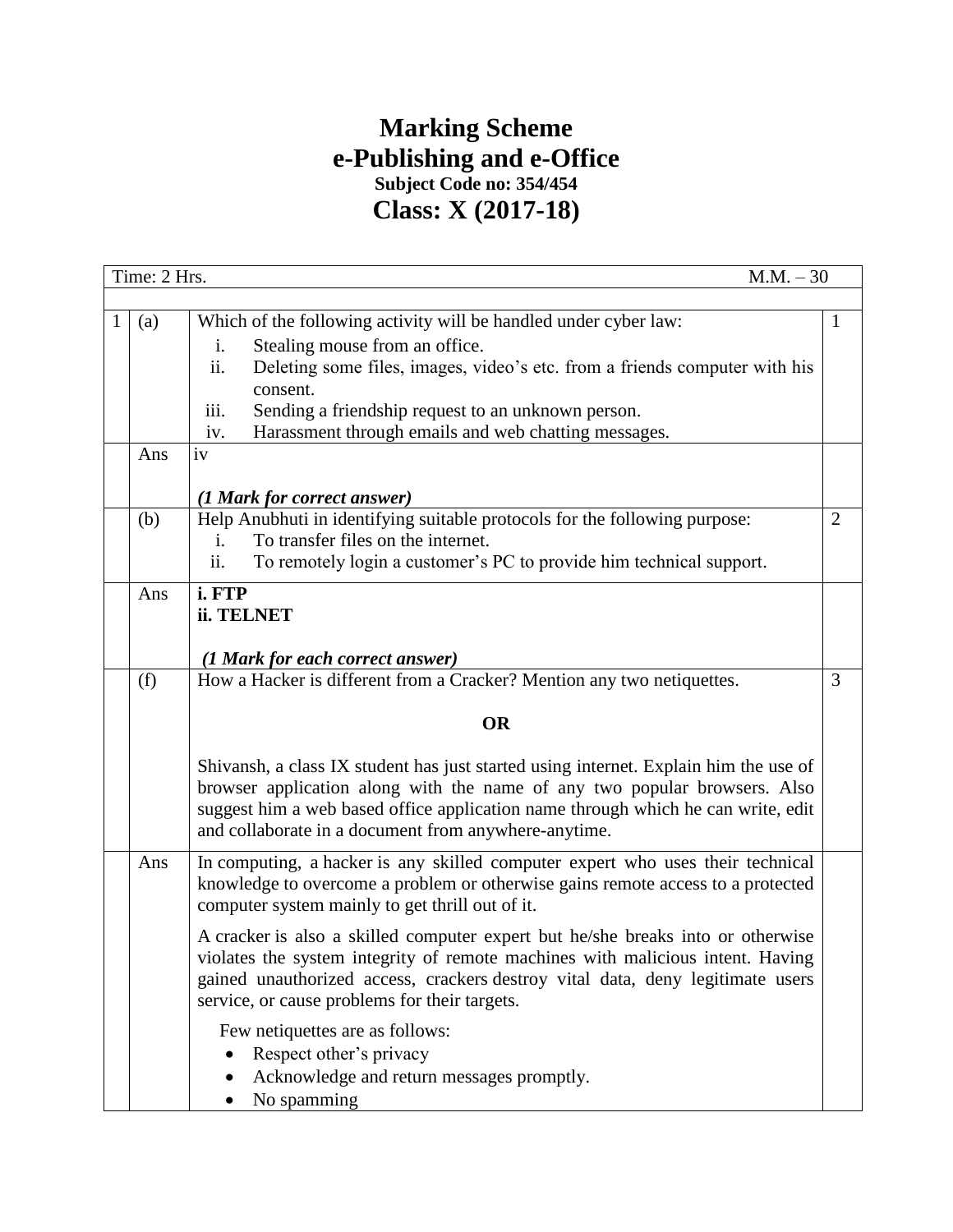|   |     | When typing <i>never</i> write in all capital letters. That is considered shouting.<br>$\bullet$                                                   |   |
|---|-----|----------------------------------------------------------------------------------------------------------------------------------------------------|---|
|   |     | (2 Mark for correct differentiation between hacker and cracker)<br>$\frac{1}{2}$ Mark each for any two correct netiquettes)                        |   |
|   |     | <b>OR</b>                                                                                                                                          |   |
|   |     | A web browser is a software application which is used for exploring the<br>information resources available on the World Wide Web.                  |   |
|   |     | Two popular browser names are as follows:<br>Google Chrome<br>Internet Explorer<br>$\bullet$                                                       |   |
|   |     | He should use Google Docs- a web based office application through which he can<br>write, edit and collaborate in a document from anywhere-anytime. |   |
|   |     | (1 Mark for correct use of browser)                                                                                                                |   |
|   |     | (1/2 Mark each for any two popular browser name)                                                                                                   |   |
|   |     | (1 Mark for suggesting correct web based office application name)                                                                                  |   |
| 2 | (a) | What are the two orientations available under page setting?<br>$\mathbf{i}$ .                                                                      | 1 |
|   | Ans | Landscape<br>ii.<br>Portrait                                                                                                                       |   |
|   |     | $(1/2)$ Mark for each correct orientation)                                                                                                         |   |
|   | (b) | How the term table and cell are related with each other in 'Writer'? Explain with                                                                  | 2 |
|   |     | the help of an example.                                                                                                                            |   |
|   | Ans | A table is an organised collection of text in the form of rows and columns. While<br>a cell is an intersection of a row and a column.              |   |
|   |     | For example a table with 3 rows and 4 columns are as follows:                                                                                      |   |
|   |     | Column 1<br>Column <sub>2</sub><br>Column 3<br>Column 4                                                                                            |   |
|   |     |                                                                                                                                                    |   |
|   |     | Row 1                                                                                                                                              |   |
|   |     | <b>CELL</b>                                                                                                                                        |   |
|   |     | Row <sub>2</sub>                                                                                                                                   |   |
|   |     | Row <sub>3</sub>                                                                                                                                   |   |
|   |     |                                                                                                                                                    |   |
|   |     |                                                                                                                                                    |   |
|   |     | (1 Mark for correct explanation of table and cell)<br>(1 Mark for example)                                                                         |   |
|   | (c) | Mr. Ramashankar has written a document on the topic "Global Warming" in word                                                                       | 2 |
|   |     | processing application named "Writer". He want to check his document for                                                                           |   |
|   |     | spellings. Help Mr. Ramashankar by telling him the main steps for the same.                                                                        |   |
|   | Ans | Follow the steps for spell checking:                                                                                                               |   |
|   |     |                                                                                                                                                    |   |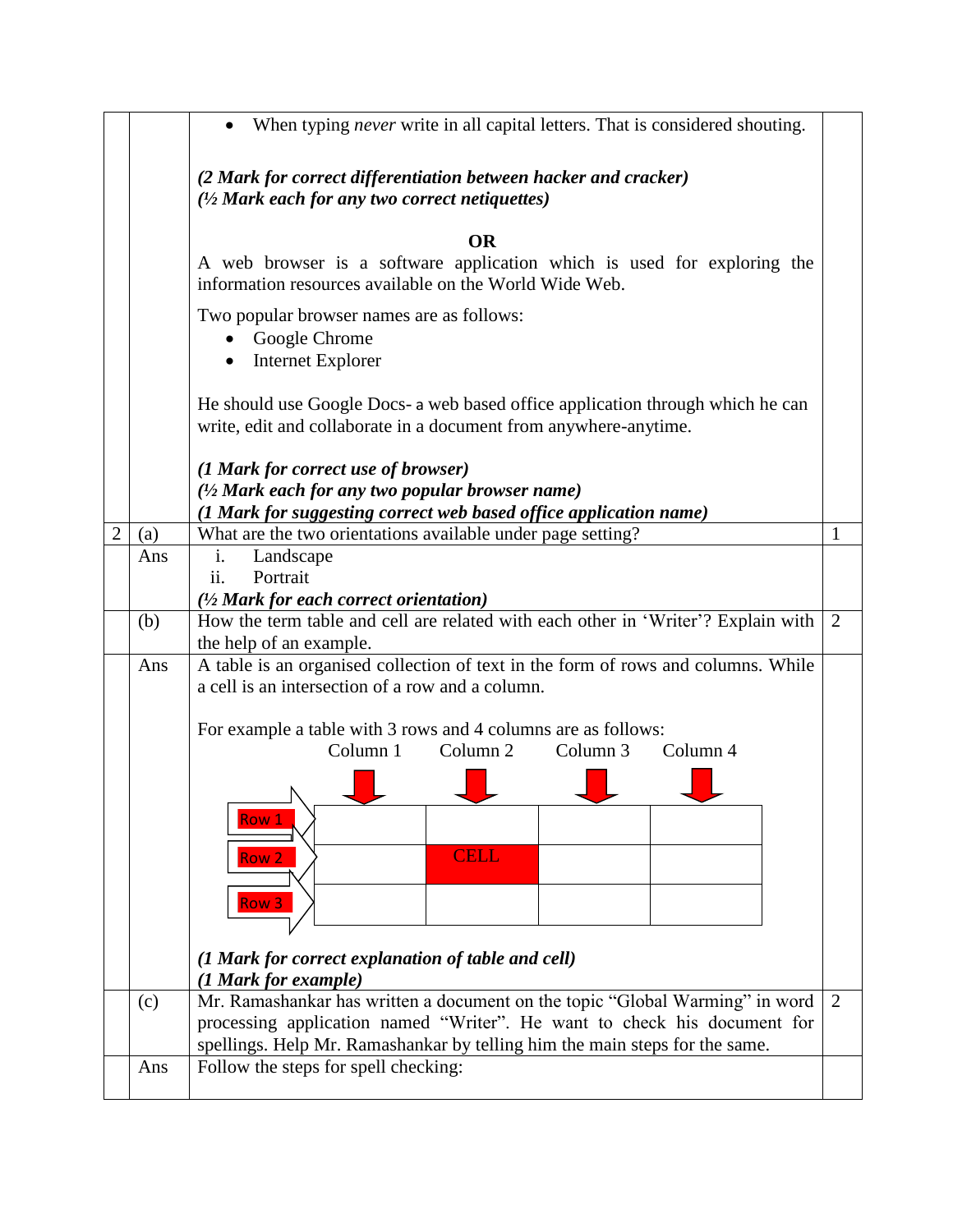|      | Click on 'Tools' in the menu bar and then 'Spelling and Grammar' from the<br>drop-down menu, or press $Alt + T$ and then press $Alt + S$ , to open the 'Spelling'<br>window.                                                                                                                                                                                                                                                                                                                                                                                                                                                                                                                                                                                                                                    |   |
|------|-----------------------------------------------------------------------------------------------------------------------------------------------------------------------------------------------------------------------------------------------------------------------------------------------------------------------------------------------------------------------------------------------------------------------------------------------------------------------------------------------------------------------------------------------------------------------------------------------------------------------------------------------------------------------------------------------------------------------------------------------------------------------------------------------------------------|---|
|      | Misspelled words will be highlighted with red colour. A number of suggestions<br>will be available in the suggestion box. Choose the desired one and select<br>Change/Change All/Auto Correct option as per the requirement and click on<br>Close button to close the spelling dialogue box.                                                                                                                                                                                                                                                                                                                                                                                                                                                                                                                    |   |
|      | Documents can also be spell-checked any time by pressing F7.                                                                                                                                                                                                                                                                                                                                                                                                                                                                                                                                                                                                                                                                                                                                                    |   |
| (d)  | (2 Mark for correct steps)<br>Ms. Aditi, an editor in a leading newspaper has received an article on "Seven<br>wonders of the world" in which she has to exchange the word "Taj Mehal" with<br>the word "The Taj Mehal". Which tool she should use and how?                                                                                                                                                                                                                                                                                                                                                                                                                                                                                                                                                     | 2 |
| Ans: | She should use Find & Replace tool as follows:<br>1. To display the Find & Replace dialog box, use the keyboard<br>shortcut Control+F or select Edit > Find & Replace.<br>2. Type the text which we want to find in the "Search for" box.<br>3. To replace the text with different text, type the new text in the "Replace"<br>with" box.<br>4. We can select various options such as matching the case, matching whole<br>words only, or doing a search for similar words.<br>5. When we have set up our search, click Find. To replace text,<br>click Replace instead.<br>With Find All, Writer selects all instances of the search text in the<br>Note:<br>document. Similarly, with Replace All, Writer replaces all matches.<br>$(1/2$ Mark for correct tool)<br>$(1 \frac{1}{2}$ Marks for correct steps) |   |
| (e)  | Define the term main document and data source with reference to mail merge<br>option.<br><b>OR</b>                                                                                                                                                                                                                                                                                                                                                                                                                                                                                                                                                                                                                                                                                                              | 2 |
|      | Briefly mention the main steps of Mail Merge.                                                                                                                                                                                                                                                                                                                                                                                                                                                                                                                                                                                                                                                                                                                                                                   |   |
| Ans: | <b>Main Document:</b> It is the main document that contains the text that is to be send<br>to all the recipients.                                                                                                                                                                                                                                                                                                                                                                                                                                                                                                                                                                                                                                                                                               |   |
|      | <b>Data Source:</b> It consists of a mailing list containing the contact details of all the<br>recipients like name, address, city, pin code, telephone number etc.                                                                                                                                                                                                                                                                                                                                                                                                                                                                                                                                                                                                                                             |   |
|      | (1 Mark each for correct definition of main document and data source)                                                                                                                                                                                                                                                                                                                                                                                                                                                                                                                                                                                                                                                                                                                                           |   |
|      | <b>OR</b>                                                                                                                                                                                                                                                                                                                                                                                                                                                                                                                                                                                                                                                                                                                                                                                                       |   |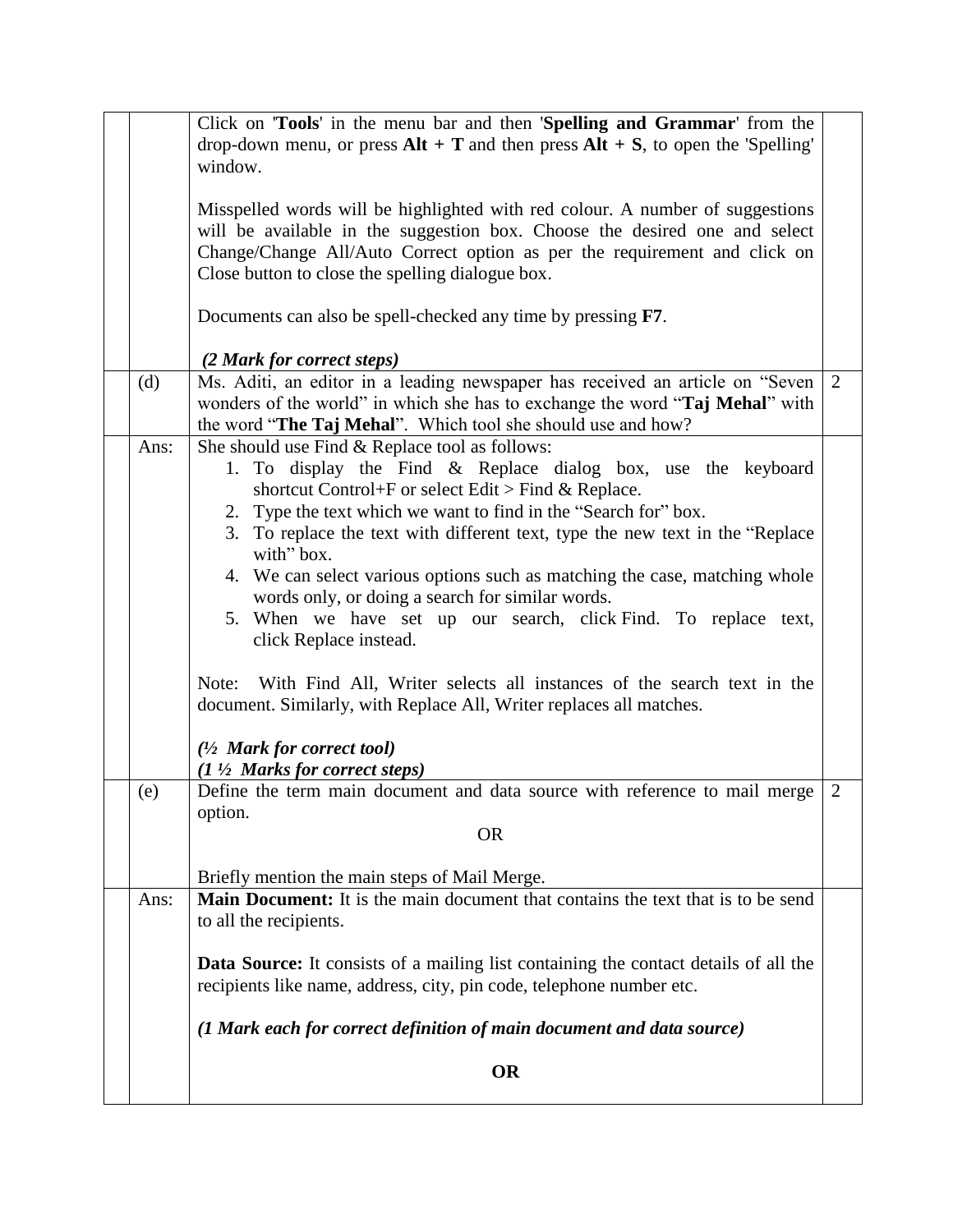|                                                         | The whole mail merge process can be divided into following main steps: |                                                                                                                                     |                                        |              |            |          |                                                                      |            |                   |            |                                                                                  |  |                |
|---------------------------------------------------------|------------------------------------------------------------------------|-------------------------------------------------------------------------------------------------------------------------------------|----------------------------------------|--------------|------------|----------|----------------------------------------------------------------------|------------|-------------------|------------|----------------------------------------------------------------------------------|--|----------------|
|                                                         | Creating a Main Document or Template.<br>i.                            |                                                                                                                                     |                                        |              |            |          |                                                                      |            |                   |            |                                                                                  |  |                |
|                                                         | ii.<br>Creating a Data Source.                                         |                                                                                                                                     |                                        |              |            |          |                                                                      |            |                   |            |                                                                                  |  |                |
| iii.<br>Defining the Merge Fields in the main document. |                                                                        |                                                                                                                                     |                                        |              |            |          |                                                                      |            |                   |            |                                                                                  |  |                |
|                                                         |                                                                        | iv.                                                                                                                                 |                                        |              |            |          | Merging the Data with the main document.                             |            |                   |            |                                                                                  |  |                |
|                                                         |                                                                        |                                                                                                                                     |                                        |              |            |          |                                                                      |            |                   |            |                                                                                  |  |                |
|                                                         |                                                                        | $(1/2$ Mark for each correct step)                                                                                                  |                                        |              |            |          |                                                                      |            |                   |            |                                                                                  |  |                |
| 3                                                       | (a)                                                                    |                                                                                                                                     |                                        |              |            |          |                                                                      |            |                   |            | Which symbol is used to be placed in front of the column letter and row number   |  | $\mathbf{1}$   |
|                                                         |                                                                        |                                                                                                                                     |                                        |              |            |          | in a cell reference to make it absolute reference?                   |            |                   |            |                                                                                  |  |                |
|                                                         | Ans:                                                                   |                                                                                                                                     | \$ symbol                              |              |            |          |                                                                      |            |                   |            |                                                                                  |  |                |
|                                                         |                                                                        |                                                                                                                                     |                                        |              |            |          |                                                                      |            |                   |            |                                                                                  |  |                |
|                                                         |                                                                        |                                                                                                                                     | (1 Mark for correct answer)            |              |            |          |                                                                      |            |                   |            |                                                                                  |  | $\overline{4}$ |
|                                                         | (b)                                                                    | Ms. Shipra, an IT professional in a Global Educational Institute has created                                                        |                                        |              |            |          |                                                                      |            |                   |            |                                                                                  |  |                |
|                                                         |                                                                        | following performance sheet in a spreadsheet application. Help her in finding out<br>the maximum marks, total, average and remarks. |                                        |              |            |          |                                                                      |            |                   |            |                                                                                  |  |                |
|                                                         |                                                                        |                                                                                                                                     |                                        |              | C          | D        |                                                                      |            |                   |            |                                                                                  |  |                |
|                                                         |                                                                        |                                                                                                                                     | $\overline{A}$                         | B            |            |          | E                                                                    |            | G                 | H          |                                                                                  |  |                |
|                                                         |                                                                        | 1                                                                                                                                   |                                        |              |            |          | <b>PERFORMANCE SHEET</b>                                             |            |                   |            |                                                                                  |  |                |
|                                                         |                                                                        | 2                                                                                                                                   | <b>NAME</b>                            | <b>HINDI</b> | <b>ENG</b> |          | <b>MATHS SCIENCE</b>                                                 | <b>MAX</b> | <b>TOT</b>        | <b>AVG</b> | <b>REMARKS</b>                                                                   |  |                |
|                                                         |                                                                        | 3<br>4                                                                                                                              | Rozy<br>Salman                         | 90<br>78     | 30<br>40   | 40<br>50 | 90<br>60                                                             |            |                   |            |                                                                                  |  |                |
|                                                         |                                                                        | 5                                                                                                                                   | Sia                                    | 90           | 70         | 80       | 90                                                                   |            |                   |            |                                                                                  |  |                |
|                                                         |                                                                        | 6                                                                                                                                   | Gautam                                 | 40           | 39         | 40       | 39                                                                   |            |                   |            |                                                                                  |  |                |
|                                                         |                                                                        |                                                                                                                                     |                                        |              |            |          |                                                                      |            |                   |            |                                                                                  |  |                |
|                                                         |                                                                        |                                                                                                                                     |                                        |              |            |          | Note: Remarks is based on the average as per the following criteria: |            |                   |            |                                                                                  |  |                |
|                                                         |                                                                        |                                                                                                                                     |                                        |              | <b>AVG</b> |          |                                                                      |            | <b>REMARKS</b>    |            |                                                                                  |  |                |
|                                                         |                                                                        |                                                                                                                                     |                                        |              | $<$ 40     |          |                                                                      |            | <b>RE-ATTEMPT</b> |            |                                                                                  |  |                |
|                                                         |                                                                        |                                                                                                                                     |                                        |              | $>=$ 40    |          |                                                                      |            | <b>GO-AHEAD</b>   |            |                                                                                  |  |                |
|                                                         |                                                                        |                                                                                                                                     |                                        |              |            |          |                                                                      |            |                   |            |                                                                                  |  |                |
|                                                         |                                                                        |                                                                                                                                     |                                        |              |            |          |                                                                      | <b>OR</b>  |                   |            |                                                                                  |  |                |
|                                                         |                                                                        |                                                                                                                                     |                                        |              |            |          |                                                                      |            |                   |            |                                                                                  |  |                |
|                                                         |                                                                        |                                                                                                                                     |                                        |              |            |          |                                                                      |            |                   |            | What is a chart in any spreadsheet application? Discuss the importance of charts |  |                |
|                                                         |                                                                        |                                                                                                                                     |                                        |              |            |          |                                                                      |            |                   |            | briefly. Mention the name of any four types of charts commonly used in any       |  |                |
|                                                         |                                                                        |                                                                                                                                     |                                        |              |            |          |                                                                      |            |                   |            |                                                                                  |  |                |
| spreadsheet application.<br>Ans:<br>$=max(b2:e2)$       |                                                                        |                                                                                                                                     |                                        |              |            |          |                                                                      |            |                   |            |                                                                                  |  |                |
|                                                         |                                                                        |                                                                                                                                     | $= sum(b2:e2)$ or $= sum(B2,C2,D2,E2)$ |              |            |          |                                                                      |            |                   |            |                                                                                  |  |                |
|                                                         |                                                                        |                                                                                                                                     | $= average(b2:e2)$                     |              |            |          |                                                                      |            |                   |            |                                                                                  |  |                |
|                                                         |                                                                        |                                                                                                                                     |                                        |              |            |          | $=$ if(h2> $=$ 40, "GO-AHEAD", "RE-ATTEMPT")                         |            |                   |            |                                                                                  |  |                |
|                                                         |                                                                        |                                                                                                                                     |                                        |              |            |          |                                                                      |            |                   |            |                                                                                  |  |                |
|                                                         |                                                                        |                                                                                                                                     | (1 Mark each for the correct function) |              |            |          |                                                                      |            |                   |            |                                                                                  |  |                |
|                                                         |                                                                        |                                                                                                                                     |                                        |              |            |          |                                                                      |            |                   |            |                                                                                  |  |                |
|                                                         |                                                                        |                                                                                                                                     |                                        |              |            |          |                                                                      | <b>OR</b>  |                   |            |                                                                                  |  |                |
|                                                         |                                                                        |                                                                                                                                     |                                        |              |            |          |                                                                      |            |                   |            | Chart is an effective way to display data in a pictorial form in any spreadsheet |  |                |
|                                                         |                                                                        |                                                                                                                                     | application.                           |              |            |          |                                                                      |            |                   |            |                                                                                  |  |                |
|                                                         |                                                                        |                                                                                                                                     |                                        |              |            |          |                                                                      |            |                   |            |                                                                                  |  |                |
|                                                         |                                                                        |                                                                                                                                     |                                        |              |            |          |                                                                      |            |                   |            | Charts make it easier to draw comparison and analysis the growth, relationship   |  |                |
|                                                         |                                                                        |                                                                                                                                     |                                        |              |            |          |                                                                      |            |                   |            | and trends among the values in a range. Charts provide more accurate analysis of |  |                |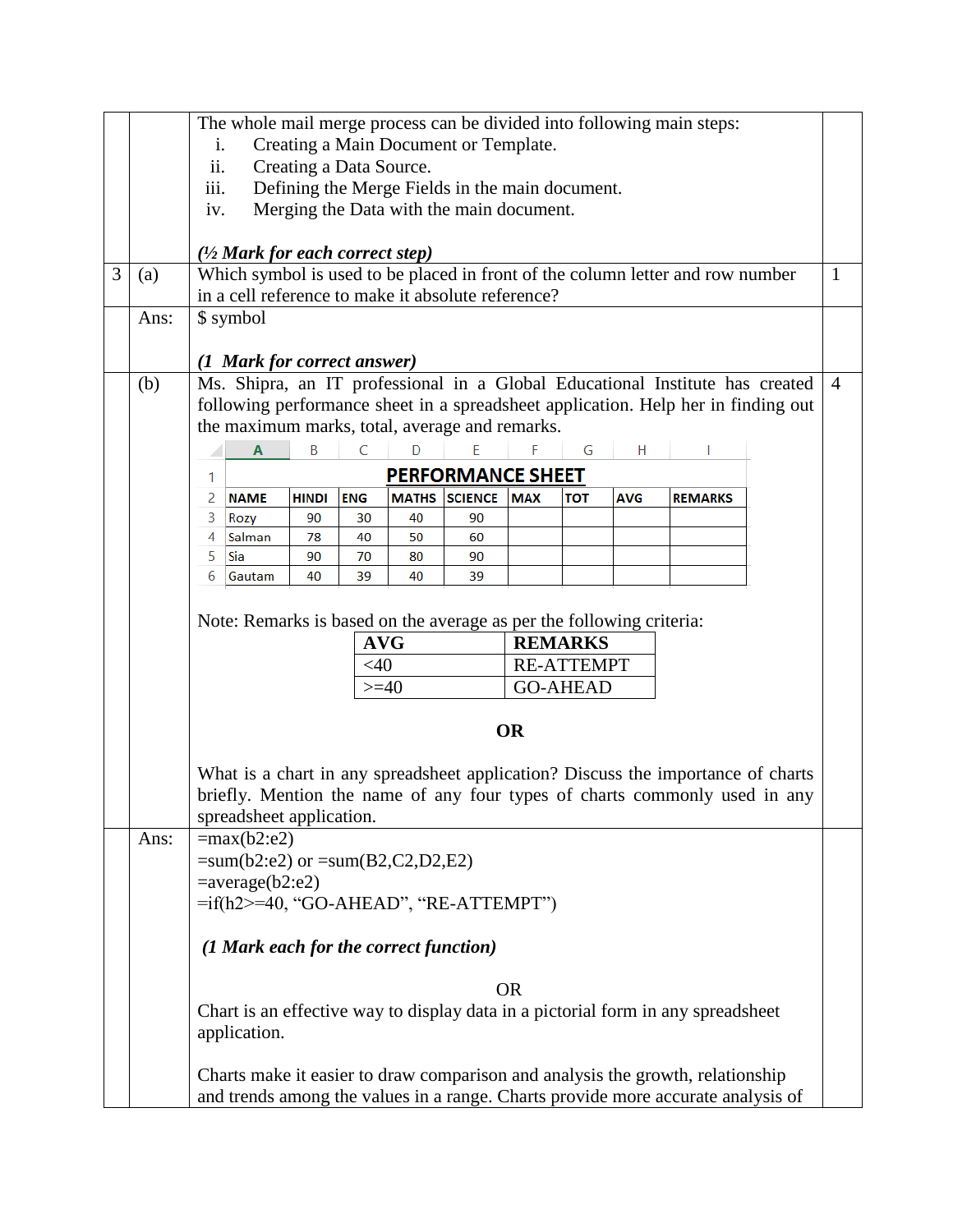|   |      | information.                                                                                                                 |                |
|---|------|------------------------------------------------------------------------------------------------------------------------------|----------------|
|   |      |                                                                                                                              |                |
|   |      | Any four commonly used chart types are as follows:                                                                           |                |
|   |      | <b>Bar Chart</b>                                                                                                             |                |
|   |      | Line Chart                                                                                                                   |                |
|   |      | Pie Chart                                                                                                                    |                |
|   |      | Area Chart etc.                                                                                                              |                |
|   |      |                                                                                                                              |                |
|   |      | (1 Mark for correct definition of chart)                                                                                     |                |
|   |      | (1 Mark for mentioning correct importance of charts)                                                                         |                |
|   |      | (1/2 Mark each for the correct chart type)                                                                                   |                |
| 4 | (a)  | Sanya is working on her social science project work. She is facing following issues                                          | $\overline{2}$ |
|   |      | with the images used in the project:                                                                                         |                |
|   |      | One of the image is small in size and she want to enlarge the physical size of                                               |                |
|   |      | the image                                                                                                                    |                |
|   |      | She needs the mirror image of the photograph.                                                                                |                |
|   |      | Suggest the suitable tools for the same.                                                                                     |                |
|   | Ans. | <b>Scale Tool</b>                                                                                                            |                |
|   |      | Flip tool                                                                                                                    |                |
|   |      | (1 Mark each for correct answer)                                                                                             |                |
|   | (b)  | Sachin has to send his photograph to the passport office for the processing of his                                           | $\overline{4}$ |
|   |      | passport but his photograph clicked by the photographer is very dark due to                                                  |                |
|   |      | insufficient light. Which colour tool will he use to lighten the color pixel of the                                          |                |
|   |      | photograph. Also write the steps for the same.                                                                               |                |
|   | Ans. | <b>Color Tools: Curves</b>                                                                                                   |                |
|   |      | Steps:                                                                                                                       |                |
|   |      | 1. Open the image                                                                                                            |                |
|   |      | 2. Select the photograph using rectangle tool                                                                                |                |
|   |      | Select Color->curves<br>3.                                                                                                   |                |
|   |      | 4. Ensure that the Channel is set to value and Curve type is smooth.<br>5. Drag the curve upwards to lighten the photograph. |                |
|   |      | (1 mark for specifying the correct tool)                                                                                     |                |
|   |      | $(1/2$ mark for step 1,2,4,5 and 1 mark for step 3)                                                                          |                |
| 5 | (a)  | Mention the full form of the following:                                                                                      | $\mathbf{1}$   |
|   |      | i. TIFF<br>ii. JPEG                                                                                                          |                |
|   | Ans: | i. TIFF-Tagged Image Format File                                                                                             |                |
|   |      | ii. JPEG- Joint Photographic Experts Group                                                                                   |                |
|   |      |                                                                                                                              |                |
|   |      | $\frac{1}{2}$ mark for each correct full form)                                                                               |                |
|   | (b)  | What is e-Publishing? How it differs from traditional publishing? Mention any                                                | 3              |
|   |      | two main advantages of e-Publishing.                                                                                         |                |
|   | Ans: | as electronic<br>referred<br>e-Publishing<br>publishing or digital<br>also<br>is                                             |                |
|   |      | publishing or online publishing. It includes the digital publication of e-                                                   |                |
|   |      | books, digital magazines, and the development of digital libraries and catalogues.                                           |                |
|   |      |                                                                                                                              |                |
|   |      | It differs from traditional publishing in two ways:                                                                          |                |